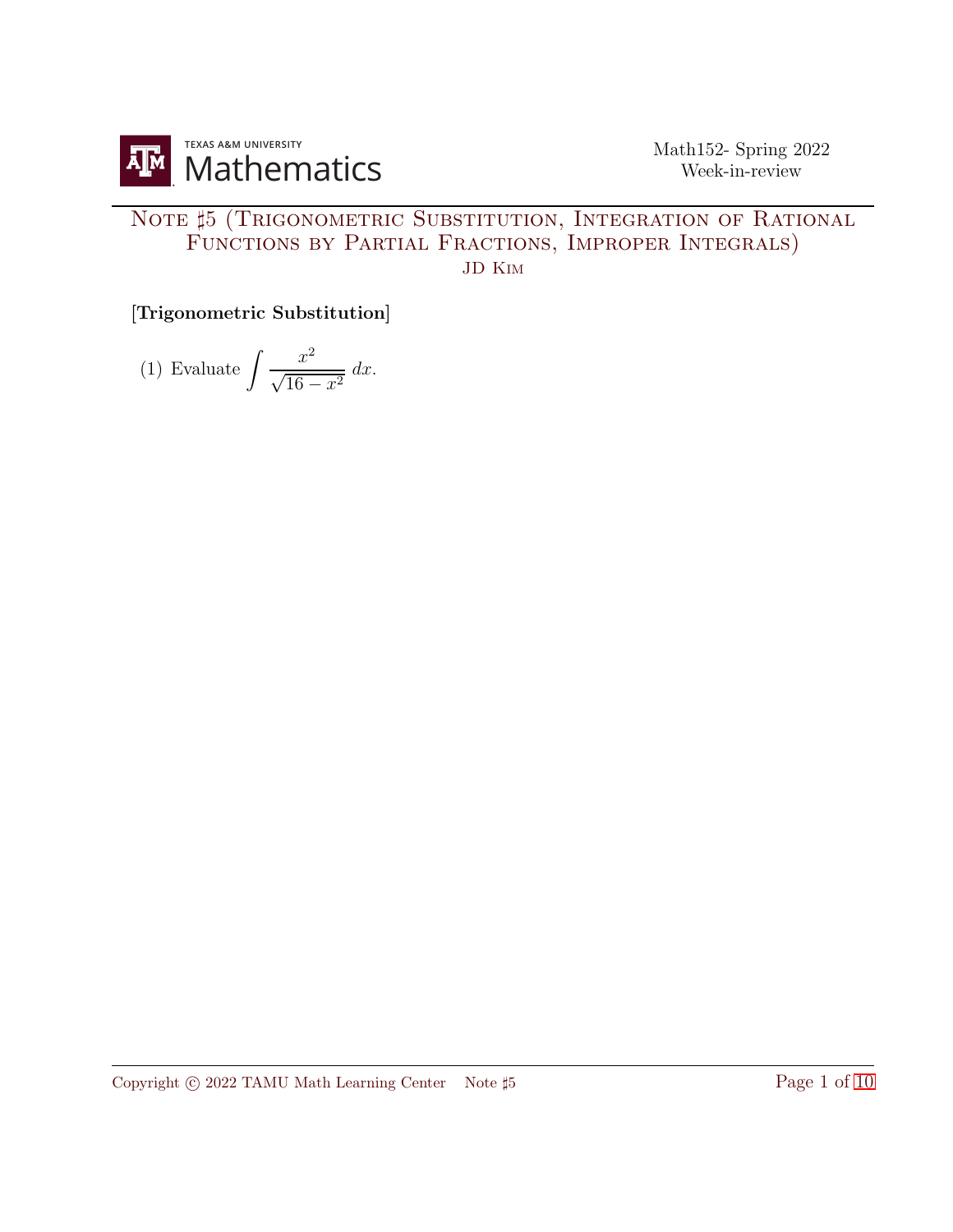

(2) Evaluate  $\int_0^5$  $\overline{0}$ 1  $\frac{1}{\sqrt{25+x^2}} dx.$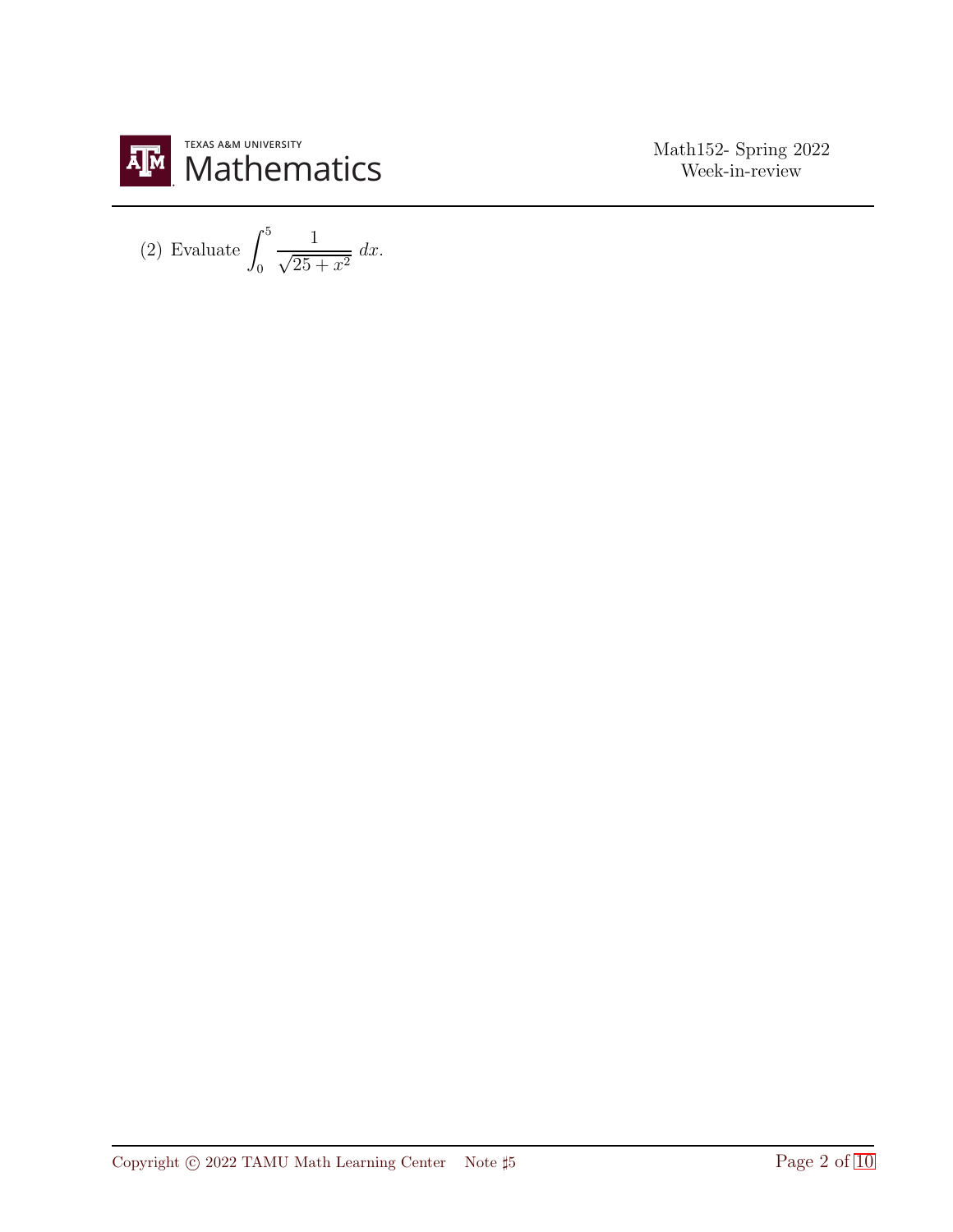

(3) Evaluate 
$$
\int \frac{1}{t^2 \sqrt{4t^2 - 9}} dt.
$$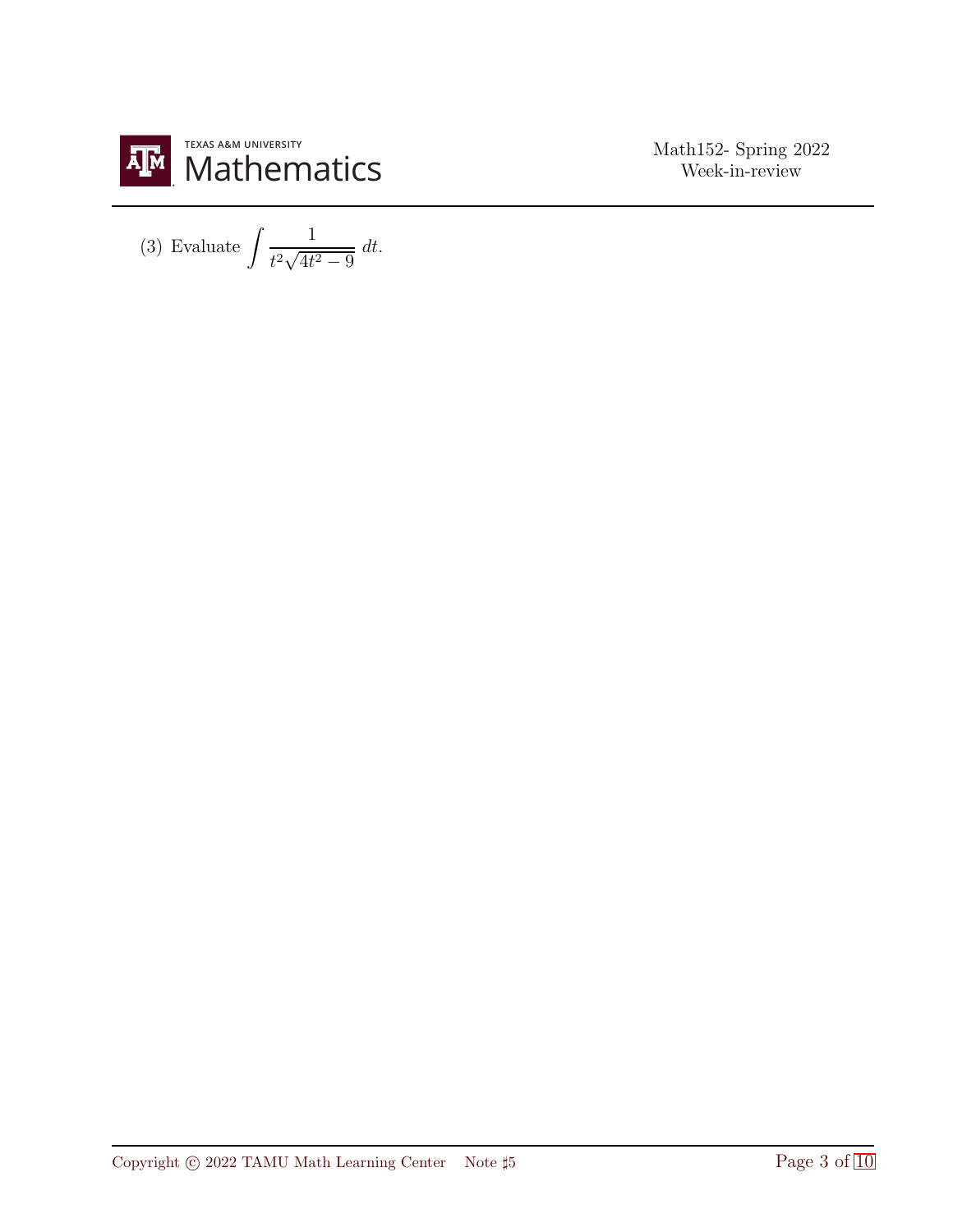

(4) Evaluate 
$$
\int \frac{1}{(t^2 + 6t + 13)^{3/2}} \, dt.
$$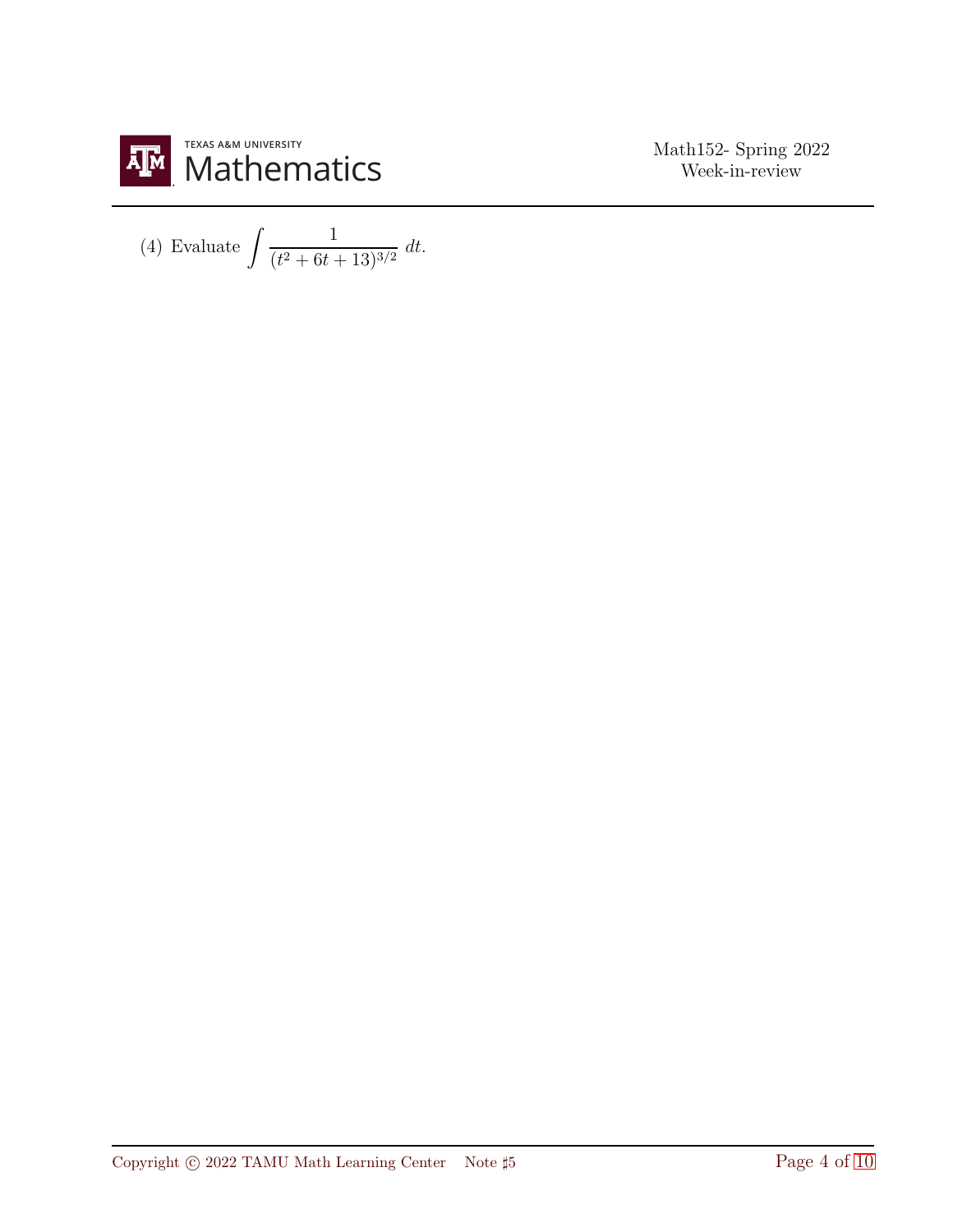

## [Integration of Rational Functions by Partial Fractions]

(5) Write the form of the partial fraction decomposition of the function.

$$
\frac{5x^3 - 3x}{(2x - 3)^2(x^5 + 4x^3)}
$$

(6) Evaluate 
$$
\int \frac{2x^2 - 11x + 25}{(x - 3)(3x^2 - 13x + 12)} dx.
$$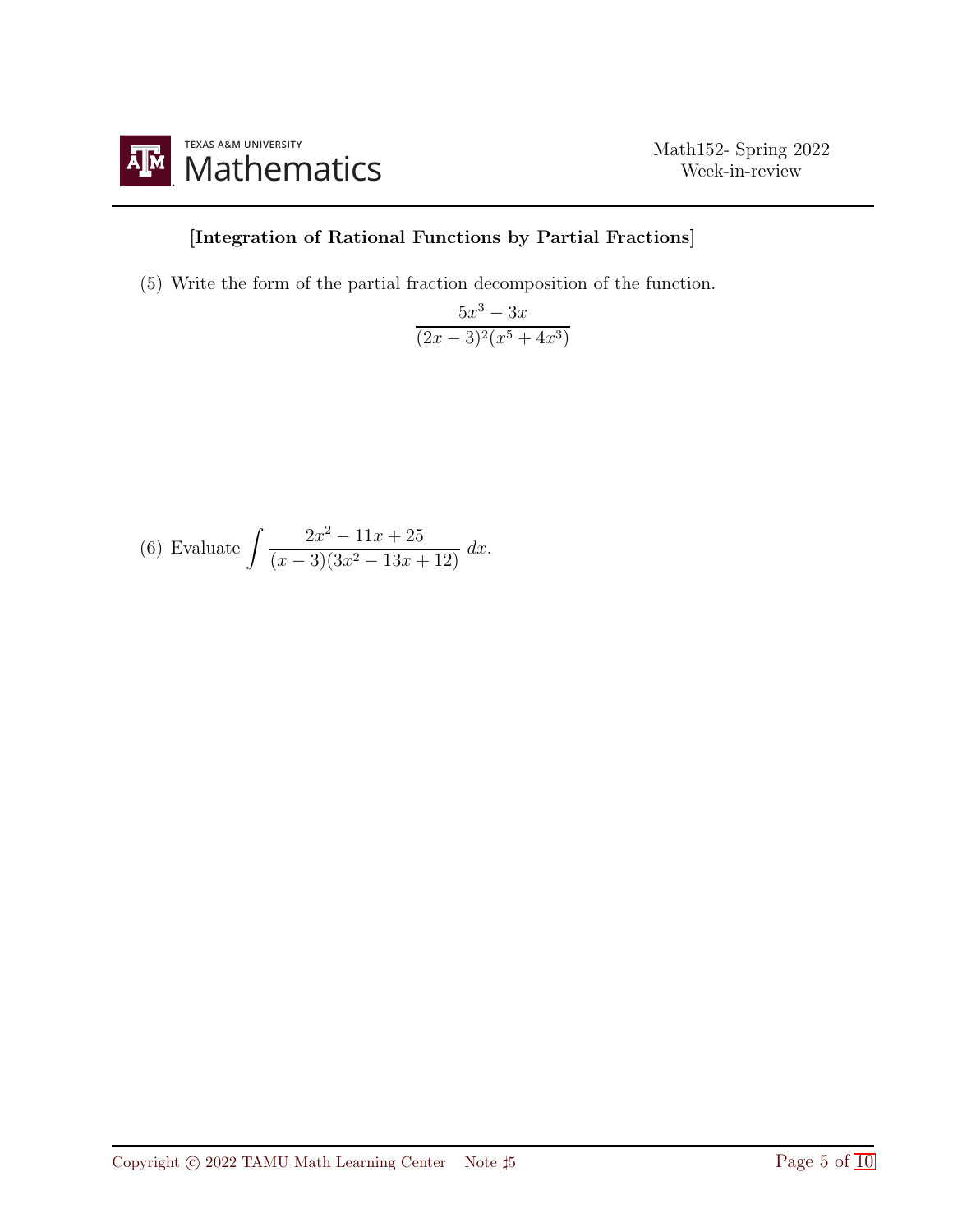

(7) Evaluate 
$$
\int \frac{2x^3 - 4x^2 - 2}{x^2 - 4x} dx.
$$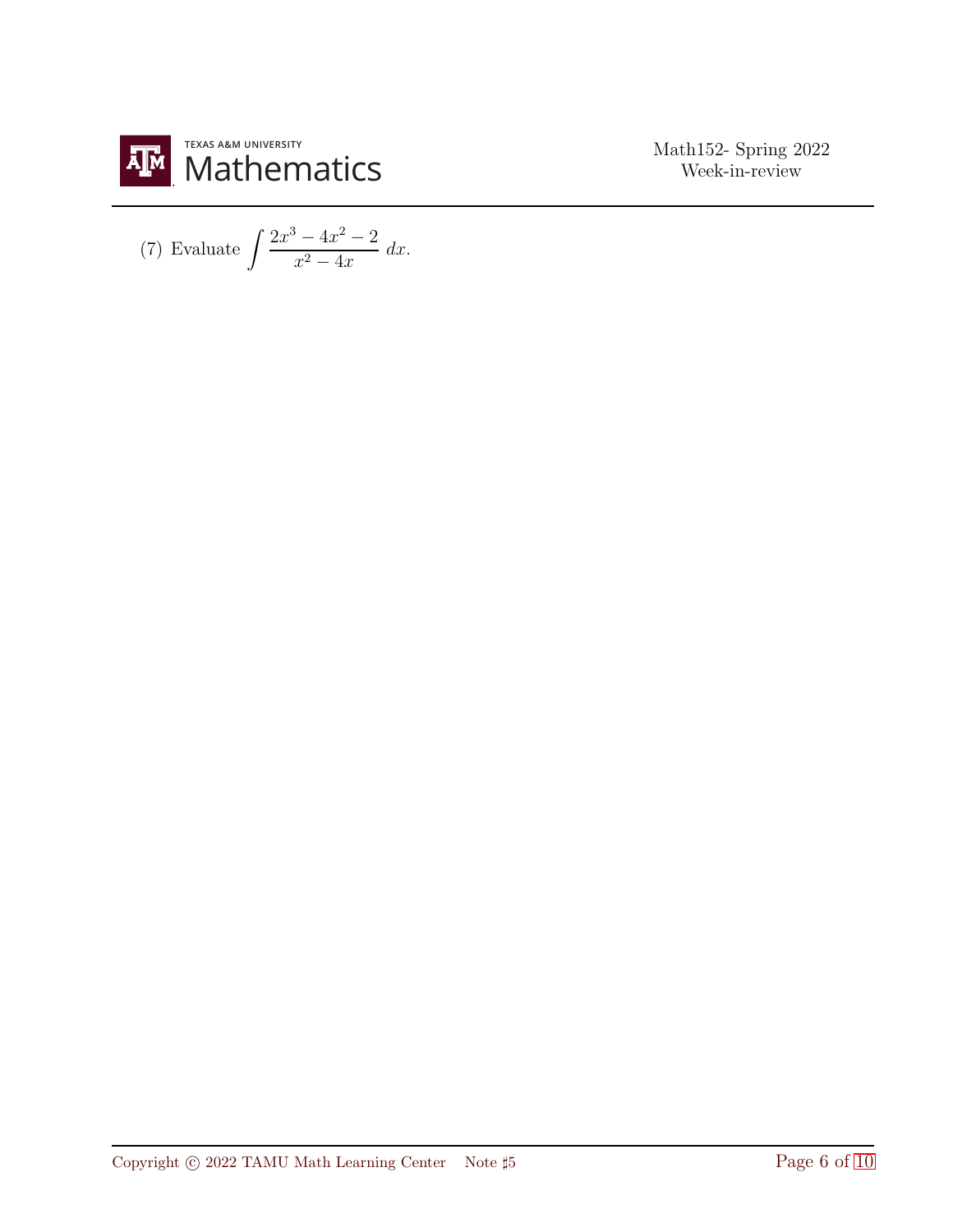

(8) Evaluate 
$$
\int \frac{2x-5}{(2x-3)(x^2+2)} dx.
$$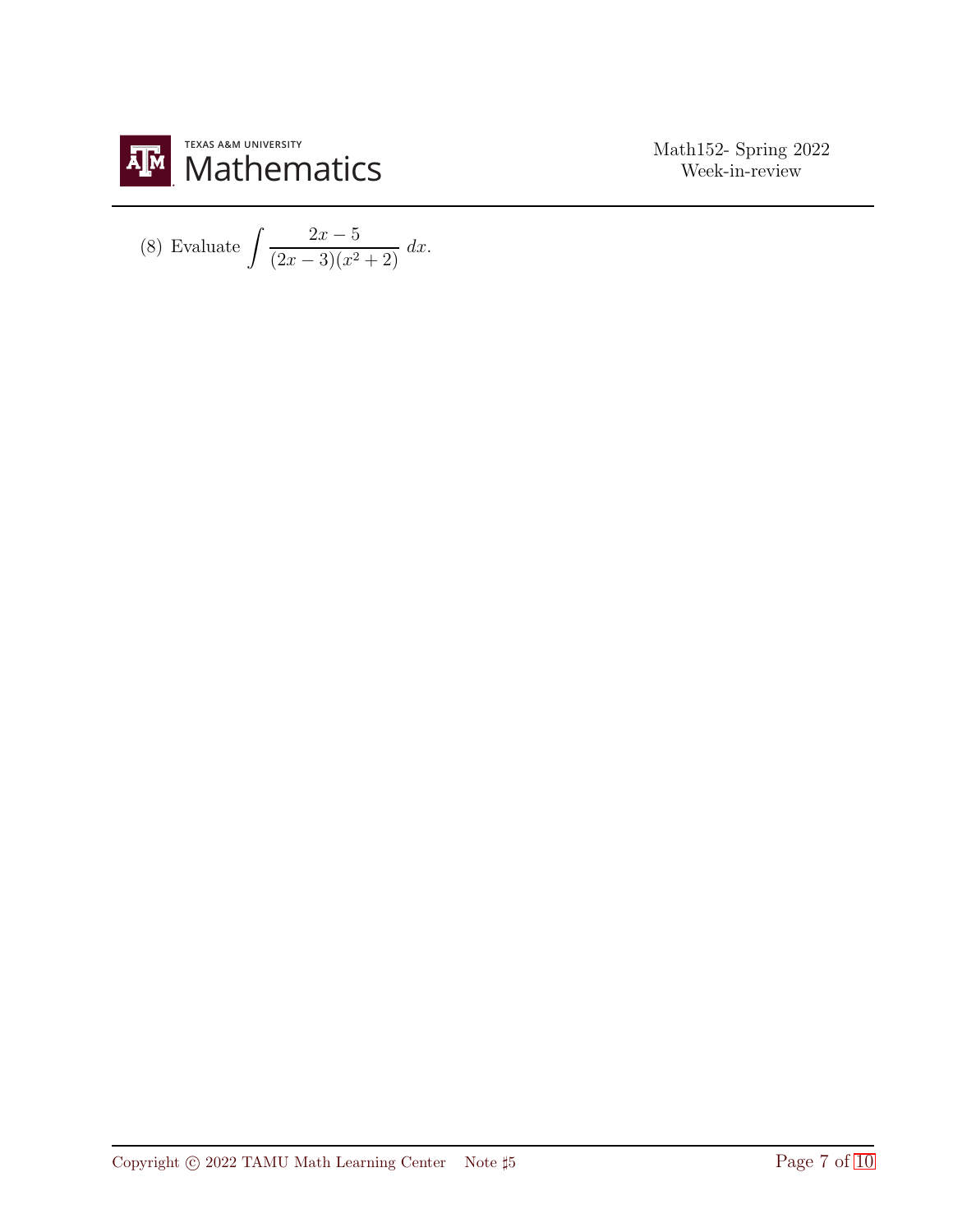

## [Improper Integrals]

(9) Evaluate 
$$
\int_3^{\infty} \frac{1}{x^2 + 3x - 10} dx
$$
.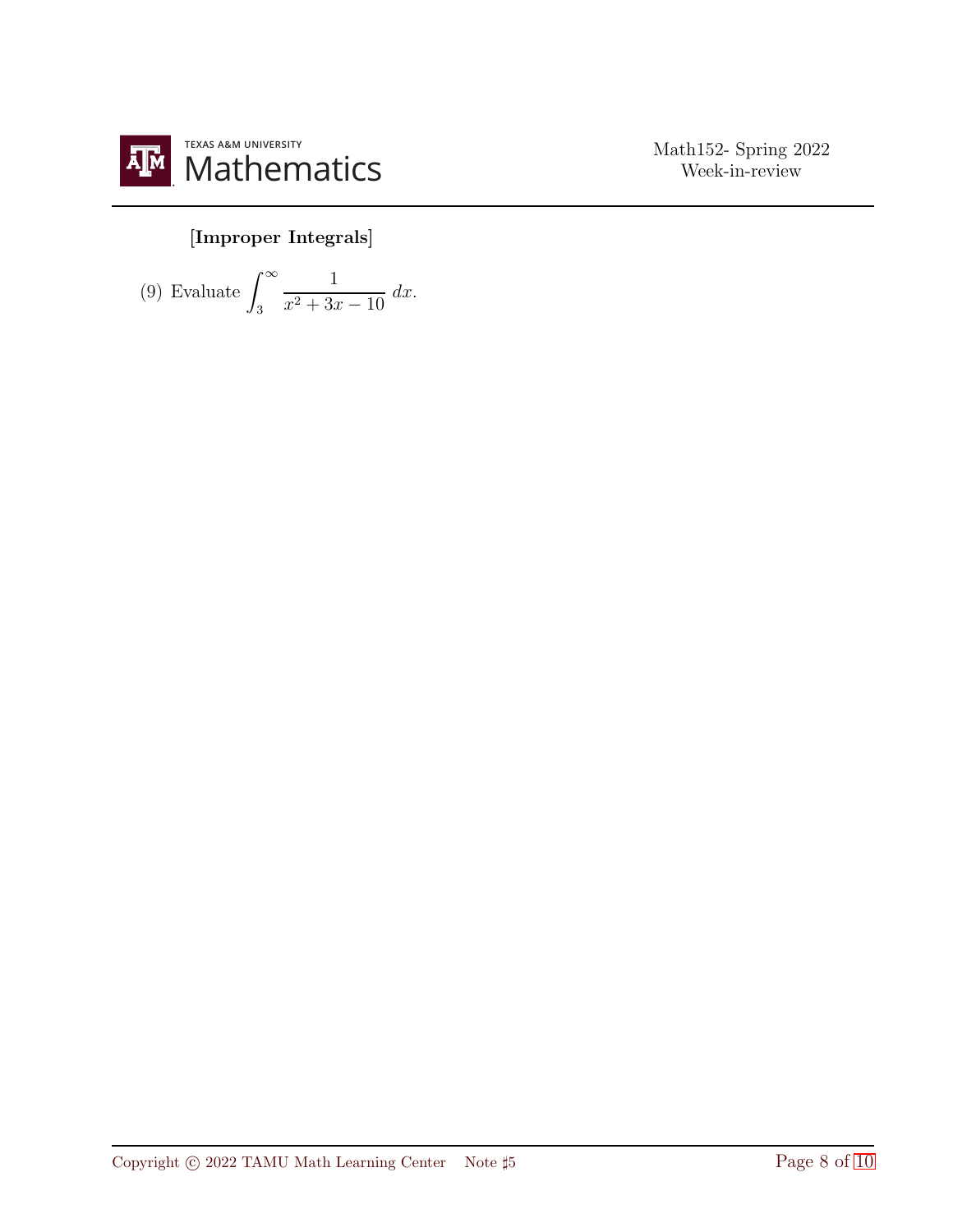

(10) Evaluate  $\int^{\infty}$ 4  $e^{-\sqrt{x}}$  $\sqrt{x}$  $dx$ .